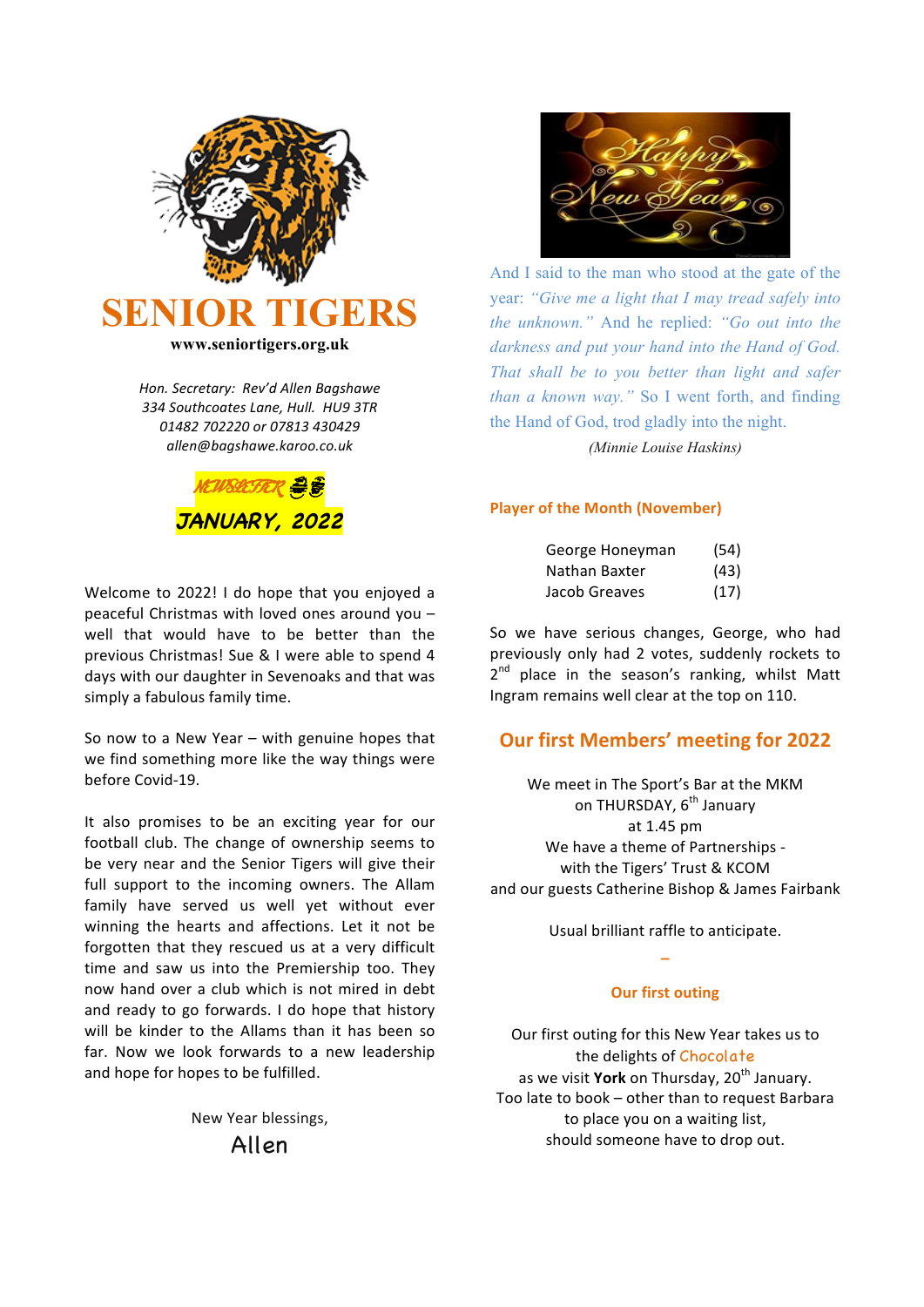## **MEMORABELIA ARTICLE**

# The 1<sup>st</sup> World War Years

## **Tony Conway.**

## Senior Tigers Memorabilia and Heritage Coordinator.

Last month's article on Christmas Day football recalled the now-famous game played in "No *Man's Land"* on Christmas Day 1914 between British and German troops during an unofficial truce. It made me think about what happened to domestic football in the UK during the  $1<sup>st</sup>$  World War. My research revealed many interesting facts. However, not all are good reading as the war was such a horrific event. Here are a few of those facts.

One of the newest members of the Football League, **Harrogate Town** were actually formed in 1914 and were due to play their first game on 5 September. This didn't happen as their opponents, Bishop Auckland informed them 2 hours before kick-off that most of the team had joined up. The club was eventually reformed in the 1919/20 season and the first match was played on 30 August 1919, some 5 years later.

On the 6th of September 1914, the author Arthur Conan Doyle made a direct appeal to footballers to volunteer for the services. As a result, a special **Football Battalion** was formed as part of the Middlesex Regiment and was named the  $17<sup>th</sup>$ Middlesex. It included players, staff and supporters. The Battalion was led by Frank **Buckley** who had been in the army but was a player with Bradford City in 1914. We remember him in Hull as he managed City from 1946 to 1948 before departing to Leeds United. It was estimated that 500 of the 600 members died or were seriously wounded during the war. A second Battalion, the 23rd Middlesex was formed a year later.

Another Battalion was raised in Scotland, it became part of the 16<sup>th</sup> Royal Scots and included players and supporters from Hearts, Hibernian, Falkirk and Raith Rovers.

On 21<sup>st</sup> October 2010, the **Footballer's Battalion Memorial** was unveiled at Longueval, France, near Delville Wood on the Somme. There is also a Roll of Honour of footballers killed in WW1. It is updated regularly as information is received, it currently lists over 300 names. There are also many stories of heroism amongst players and some also received the highest decorations including Victoria Crosses (VC) and Military Medals (MM).



*The Footballer's Memorial at Longueval*

Football was used behind the lines, in all theatres of war as a way of keeping men fit and to relieve boredom. It was also used in prisoner of war camps to help keep up morale. Furthermore, it was seen and used as a method of recruiting men for the forces. Posters were headed "An Appeal to Good Sportsmen". It encouraged men to enlist and help other good sportsmen who were already bravely fighting. Most munitions factories formed their own teams. These were Women's teams, the most famous of these was Dick Kerr's Ladies FC in Preston. They drew large crowds and enjoyed success as the number of teams grew until the FA banned women from playing on Football League (FL) grounds in 1921. Yes, they really did!

Despite much opposition, the FL continued with its fixtures throughout the 1914/15 season and the FA Cup was played as normal. For the remainder of the war, the FL was suspended but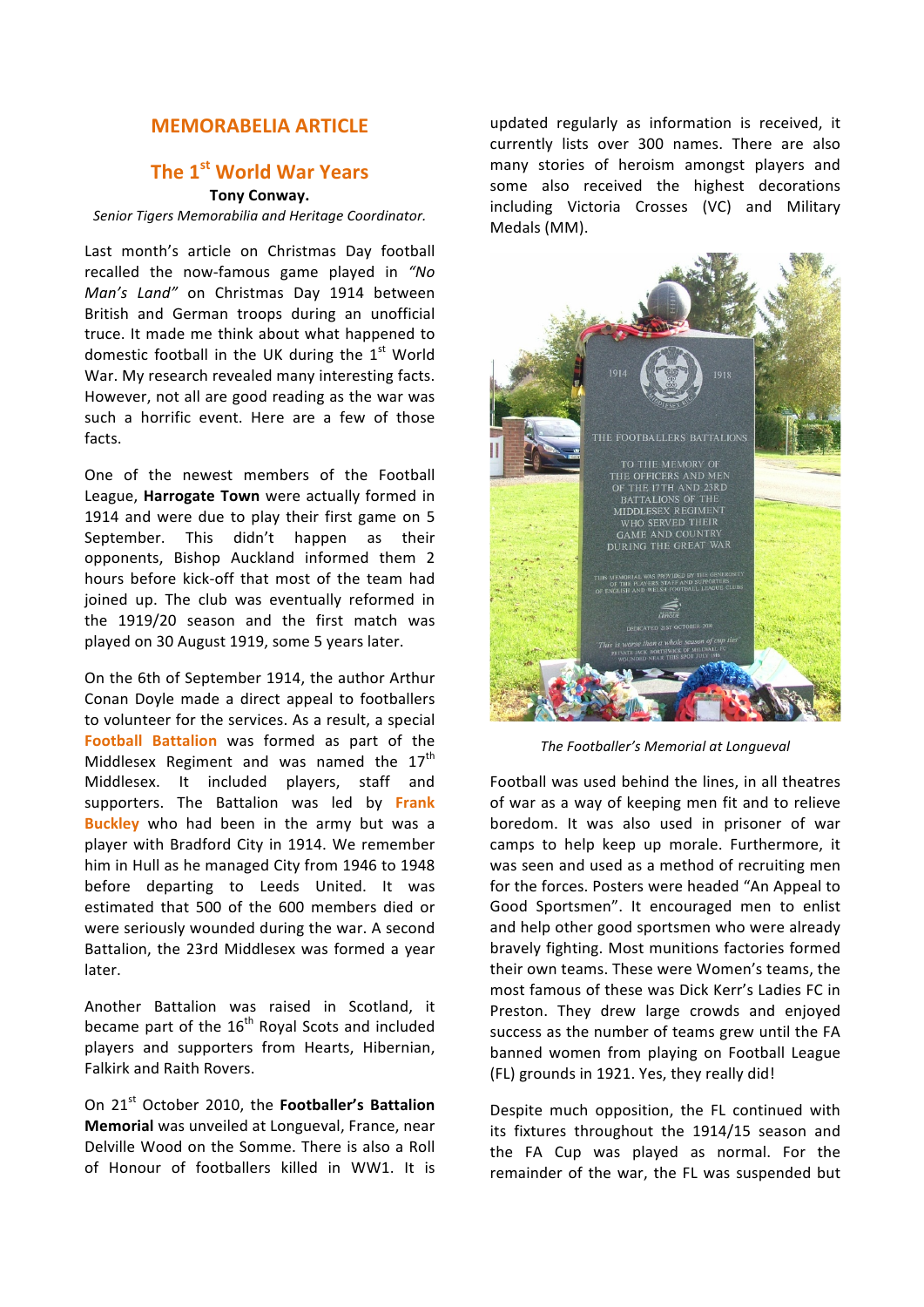clubs were allowed to organise regional competitions. **Hull City** was in the Second Division and finished  $7<sup>th</sup>$ . City finished as follows in the rest of the war years-

*1915/16 Midland Section Principal Competition –*  $11^{th}$  *out of 14.*  $\hspace{2.6cm}$   $\hspace{2.6cm}$   $\hspace{2.6cm}$   $\hspace{2.6cm}$   $\hspace{2.6cm}$   $\hspace{2.6cm}$   $\hspace{2.6cm}$   $\hspace{2.6cm}$   $\hspace{2.6cm}$   $\hspace{2.6cm}$   $\hspace{2.6cm}$   $\hspace{2.6cm}$   $\hspace{2.6cm}$   $\hspace{2.6cm}$   $\hspace{2.6cm}$   $\hspace{2.6cm}$   $\hspace{2.6cm$ *Midland Section Subsidiary Cup* –  $4^{th}$ .

*1916/17 Midland Section Principal Competition –*  $11^{th}$  *out* of 16. *Midland Section Subsidiary Cup* – 9th

*1917/18 Midland Section Principal Competition –*  $4$ <sup>th</sup> out of 15. *Midland Section Subsidiary Cup* –  $4^{th}$ 

*1918/19 Midland Section Principal Competition –*  $7<sup>th</sup>$  out of 16. *Midland Section Subsidiary Cup* –  $1^{st}$ 

The one problem with keeping these competitions running was that they attracted small attendances, City's usually being 2000 to 3000 and sometimes less. This also led to the club suffering financial losses. This followed a difficult time as the Best Stand had burnt down in April 1914. The new stand was being built as the 1914/15 season started. It had 3500 seats, including 800 tip-up seats, plus room for 1500 standing spectators.

The following players served in the war. **James Cleland, James McIntosh, Billy Mercer, James Middlehurst, Jack Lyon and Douglas Morgan.** Mercer, Middlehurst and Lyon all returned to play in the 1919/20 season. Sadly, **Douglas Morgan** a Gunner in the Royal Garrison Artillery died of wounds on 31st December 1916. He is buried in the Vlamertinghe Military Cemetery, west of Ypres.

In the recent Tiger Matchday Programme for the game against Coventry City on 30 October 2021, it had a 3-page article remembering and honouring 9 former City players who served in the war. It made interesting reading. You can also find out more of these difficult times in Nicholas Turner's books, *Now Tigers!, The early Years of Hull City & Hull City* in the 1920s. The new Senior Tigers website will also have access to the match information for these years and biographies of most of the players. Look out for news of the new website early next year.

We too are currently suffering difficult times and for some just as horrific as in wartime. Let's hope that things improve dramatically and we can all





Jack Lyon James McIntosh





Billy Mercer **Billy Mercer** James Middlehurst



 Douglas Morgan